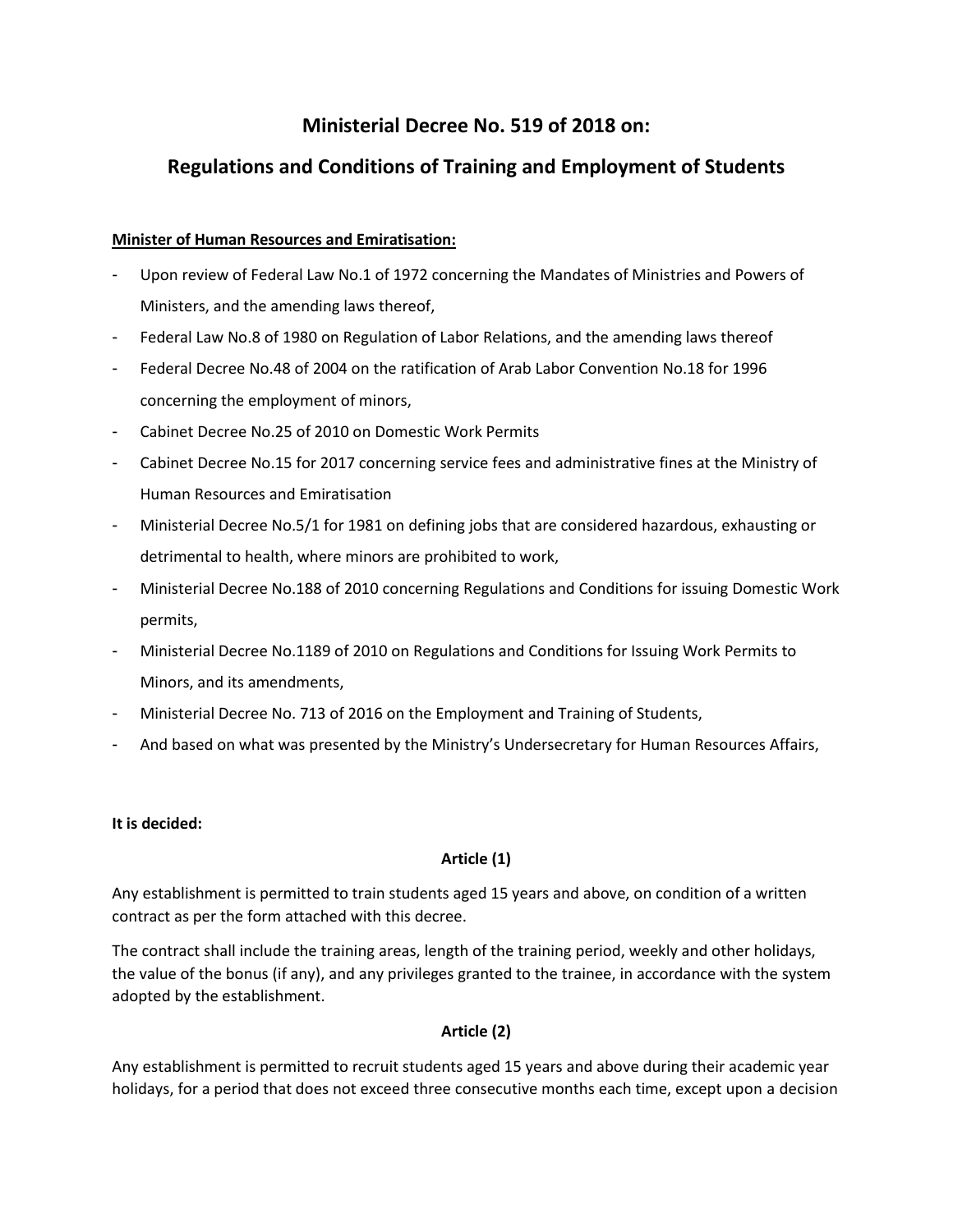issued by the Minister or whoever the Minister delegates. In all cases, a written contract is required as per the form attached with this decree.

The contract shall clarify the nature of work, its duration, the student's wage, weekly holiday and the number of daily working hours.

## **Article (3)**

Students shall not be trained or employed except after insuring the following documents and conditions are met:

- 1. A written consent from the student's parent or legal guardian.
- 2. Emirates Identity Card (EID).
- 3. Proof of student status.
- 4. A valid UAE Residence Visa for expatriate students.
- 5. A physical fitness certificate issued and endorsed by a competent medical doctor. However, in case of training, a written letter from the student's parent or legal guardian will suffice as a substitute for this certificate.
- 6. In case of training, a No-Objection certificate/letter from the educational institute in which the student is enrolled.
- 7. Students are not allowed to get trained or work at an establishment that's be suspended.

## **Article (4)**

Considering the terms and conditions stipulated in articles (1), (2) and (3) of this decree, the establishment, in which the juvenile student (aged 15 to 18 years) is being trained or employed during academic year holidays, is obliged to abide by the following:

- 1- Establishments shall not train or employ juvenile students in any of the prohibited jobs stated in the table attached with the decree
- 2- Juvenile students shall not work at night in industrial projects. The term "night" means a period of 12 consecutive hours at least including the period from 8pm until 6am.
- 3- The maximum number of actual working hours for juvenile students shall be six hours per day. During working hours, they are entitled to one or more breaks for rest, meals or prayers; provided that the total breaks shall not be less than one hour. Such breaks should be scheduled in a way that only allows for a maximum of four consecutive working hours.

Orientations and/or trainings given to the juvenile student during his period of work shall be calculated within his/her working hours. In all cases, the juvenile student should not be kept at the workplace for more than seven hours continuously.

- 4- Juvenile students shall not be assigned to work overtime or stay at workplace after the prescribed working hours under any circumstances; neither shall be asked to work on holidays.
- 5- Juvenile students shall be trained on how to apply occupational health and safety measures. They should be monitored while applying these measures, and ensure their proper use. They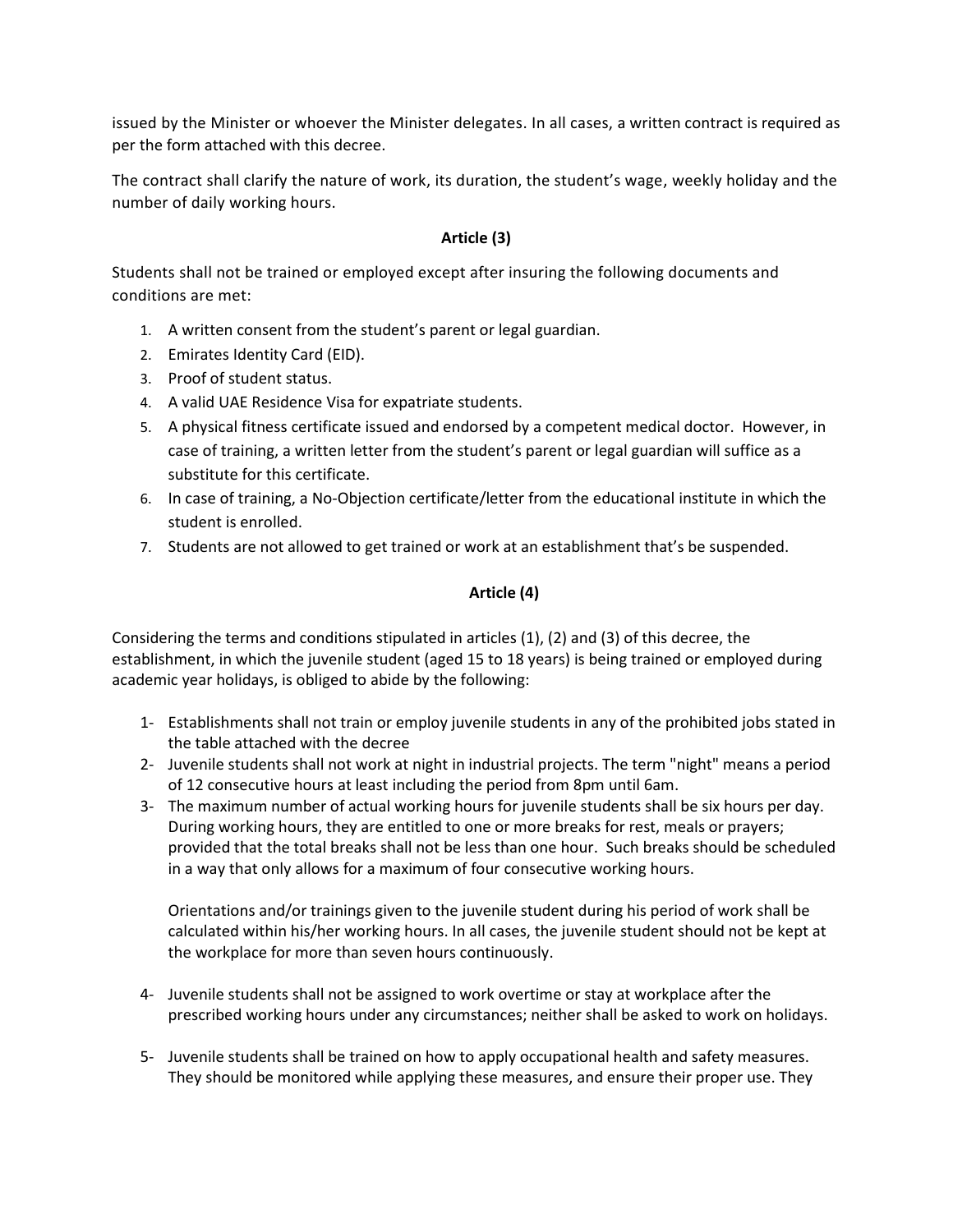shall be provided with a proper work or training environment provided to all workers, but with consideration to the juvenile's conditions.

6- Establishments shall notify the juvenile student's guardian or custodian in case of the student's sickness, absence, or any conduct that requires guardian or custodian's knowledge during working or training hours.

### **Article (5)**

The establishment shall give the student an experience certificate at the end of training or employment, which shall note his/her responsibilities during the set period, and an appraisal of his/her performance.

### **Article (6)**

The ministry may decide to give some privileges to establishments that make outstanding achievements in training and employing Emirati students.

#### **Article (7)**

The trained or employed student, is not entitled to end-of-service gratuity and any other leaves, except as stipulated in the contract.

### **Article (8)**

- 1- Any provisions stated in other ministerial decrees that contradict the provisions of this decree, shall be annulled.
- 2- Concerned departments and authorities shall be notified about this degree. It shall be implemented as of its date of issuance.
- 3- The Undersecretary for Human Resources Affairs at the Ministry shall issue the necessary administrative decisions needed to implement this decree.

#### **Nasser Thani Al Hamli**

#### **Minister of Human Resources and Emiratisation**

Issued on July 23, 2018

Attachment: The table of prohibited jobs for those under the age of 18 years.